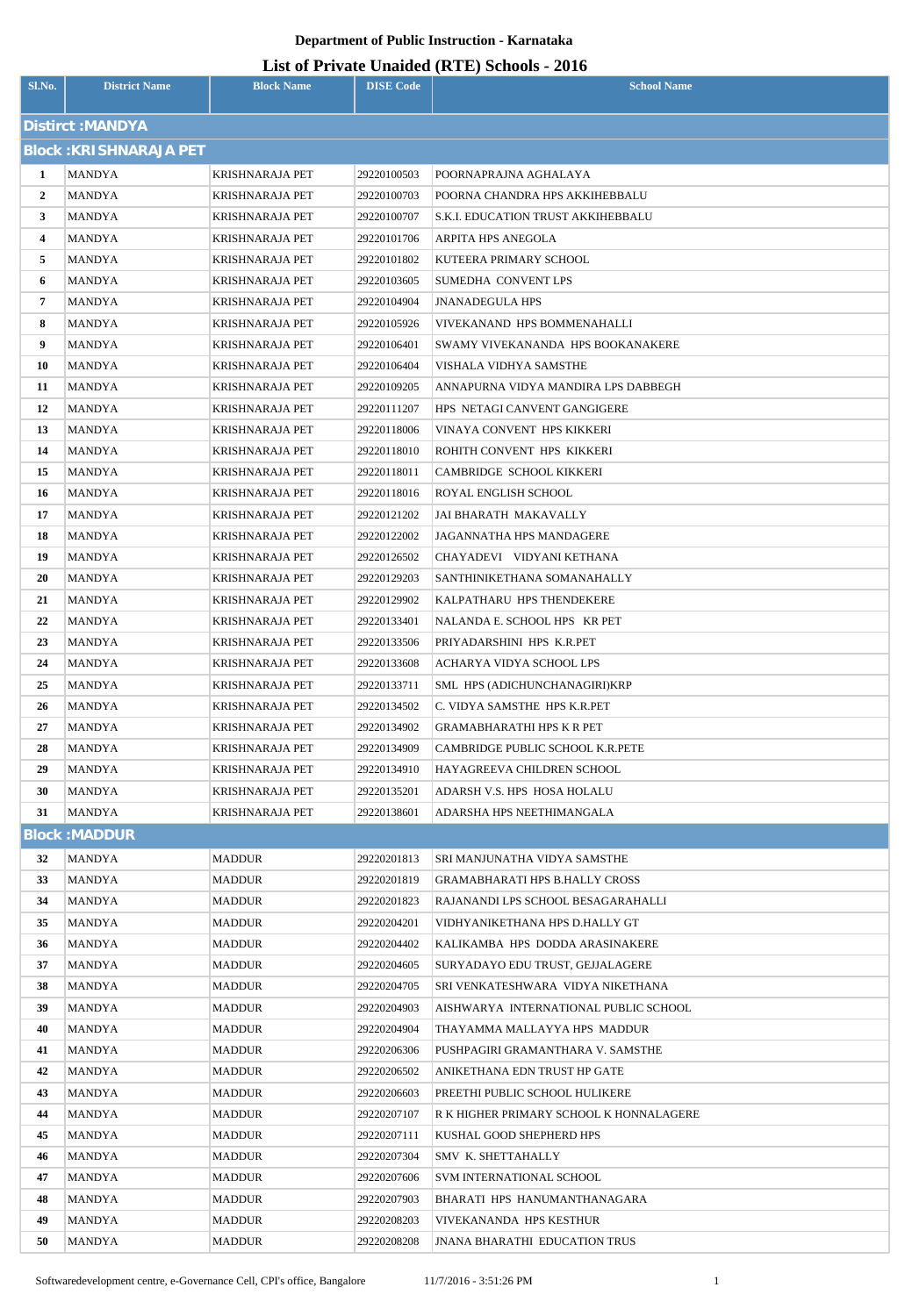### **List of Private Unaided (RTE) Schools - 2016**

| Sl.No. | <b>District Name</b>   | <b>Block Name</b> | <b>DISE Code</b> | <b>School Name</b>                                 |
|--------|------------------------|-------------------|------------------|----------------------------------------------------|
| 51     | <b>MANDYA</b>          | <b>MADDUR</b>     | 29220208212      | MMG VIDYA SAMASTHE                                 |
| 52     | MANDYA                 | <b>MADDUR</b>     | 29220208213      | AKSHARADHAMA INTERNATIONAL SCHOOL                  |
| 53     | MANDYA                 | <b>MADDUR</b>     | 29220208612      | ELITE PUBLIC SCHOOL                                |
| 54     | MANDYA                 | <b>MADDUR</b>     | 29220208903      | VIVEKANANDA HPS KOWDLE                             |
| 55     | MANDYA                 | <b>MADDUR</b>     | 29220208912      | AKSHARA INTERNATIONAL PUBLIC SCHOOL                |
| 56     | MANDYA                 | <b>MADDUR</b>     | 29220210304      | HOYSALA PUBLIC SCHOOL                              |
| 57     | MANDYA                 | <b>MADDUR</b>     | 29220211105      | ST. MARY'S SCHOOL K.M. DODDI                       |
| 58     | MANDYA                 | <b>MADDUR</b>     | 29220211107      | CHAM SUGAR SCHOOL K M DODDI                        |
| 59     | MANDYA                 | <b>MADDUR</b>     | 29220211109      | CAMBRIDGE P. SCHOOL MELLAHALLY                     |
| 60     | MANDYA                 | <b>MADDUR</b>     | 29220211111      | SHNEHA V.SAMSTHE K.M.DODDI                         |
| 61     | MANDYA                 | <b>MADDUR</b>     | 29220211120      | JANANI V.S. B. NAGARA                              |
| 62     | MANDYA                 | <b>MADDUR</b>     | 29220211121      | JNANA GANGOTHRI PUBLIC SCHOOL                      |
| 63     | MANDYA                 | <b>MADDUR</b>     | 29220211122      | VIVEKANANDA CONVENT BHARATHINAGARA                 |
| 64     | MANDYA                 | <b>MADDUR</b>     | 29220212102      | JNANA BHARATI HPS NAGARAKERE                       |
| 65     | MANDYA                 | <b>MADDUR</b>     | 29220212502      | ST. JAMES HPS NIDA GHATTA                          |
| 66     | MANDYA                 | <b>MADDUR</b>     | 29220213102      | NANDINI HPS SABBANA HALLY                          |
| 67     | MANDYA                 | <b>MADDUR</b>     | 29220213708      | AARYA PUBLIC SCHOOL                                |
| 68     | MANDYA                 | <b>MADDUR</b>     | 29220214702      | SPOORTHIDHAMA P SCHOOL TSHALLY                     |
| 69     | <b>MANDYA</b>          | <b>MADDUR</b>     | 29220215102      | KEMPAMMA EREGOWDA HPS                              |
| 70     | MANDYA                 | <b>MADDUR</b>     | 29220216303      | SHANTHINIKETANA P.SCHOOL CPURA                     |
| 71     | <b>MANDYA</b>          | <b>MADDUR</b>     | 29220216703      | VARDAMANA INT. SCHOOL MADDUR                       |
| 72     | MANDYA                 | <b>MADDUR</b>     | 29220217001      | NALANDA VIDYA PEETA, MADDUR                        |
| 73     | <b>MANDYA</b>          | <b>MADDUR</b>     | 29220217002      | VIJAYA HPS MADDUR                                  |
| 74     | MANDYA                 | <b>MADDUR</b>     | 29220217203      | HK MARIYAPPA MADDUR                                |
| 75     | MANDYA                 | <b>MADDUR</b>     | 29220217301      | NOBEL INTERNATIONAL SCHOOL                         |
| 76     | MANDYA                 | <b>MADDUR</b>     | 29220217506      | CAMBRIDGE CONVENT MADDUR                           |
| 77     | <b>MANDYA</b>          | <b>MADDUR</b>     | 29220218002      | JAMI-U-U R. NAGARA MADDUR                          |
| 78     | MANDYA                 | MADDUR            | 29220218101      | <b>MAHAVEERA HPS MADDUR</b>                        |
| 79     | <b>MANDYA</b>          | <b>MADDUR</b>     | 29220218501      | GLOBAL INTERNATIONAL SCHOOL KOLLI CIRCLE MADDUR    |
| 80     | <b>MANDYA</b>          | <b>MADDUR</b>     | 29220218701      | SPP SCHOOL SHIVAPURA                               |
| 81     | <b>MANDYA</b>          | <b>MADDUR</b>     | 29220219101      | <b>GREEN WOOD EDUCATIONAL INSTITUTION</b>          |
|        | <b>Block:MALAVALLY</b> |                   |                  |                                                    |
| 82     | <b>MANDYA</b>          | MALAVALLY         | 29220300402      | SRI VINAYAKA KANNADA HPS ANASALE                   |
| 83     | <b>MANDYA</b>          | MALAVALLY         | 29220301103      | KARIBASAVESWARA HPS B.G.PURA                       |
| 84     | MANDYA                 | MALAVALLY         | 29220301603      | SRI BYRAVESHWARA HIGHER PRIMARY SCHOOL BANASAMUDRA |
| 85     | MANDYA                 | MALAVALLY         | 29220302108      | JAYADEV LPS                                        |
| 86     | MANDYA                 | MALAVALLY         | 29220302803      | MATHRU SHREE LPS CHIKKABAGILU                      |
| 87     | MANDYA                 | MALAVALLY         | 29220302906      | VIVEKANANDA HPS C.MULAGOOODU                       |
| 88     | MANDYA                 | MALAVALLY         | 29220304105      | SHREE SHIVAKAVI S.D.DHANAGOORU                     |
| 89     | <b>MANDYA</b>          | MALAVALLY         | 29220304505      | JNANA PEETA HIGHER PRIMARY SCHOOL  DUGGANA HALLY   |
| 90     | <b>MANDYA</b>          | MALAVALLY         | 29220305704      | ARUNODAYA HIGHER PRIMARY SCHOOL H.M CIRCLE         |
| 91     | MANDYA                 | MALAVALLY         | 29220305707      | GURUKULA LPS HADLI                                 |
| 92     | <b>MANDYA</b>          | MALAVALLY         | 29220306005      | JPM CONVENT HALAGUR                                |
| 93     | <b>MANDYA</b>          | MALAVALLY         | 29220306015      | Sg Hps Halgur                                      |
| 94     | <b>MANDYA</b>          | MALAVALLY         | 29220306016      | <b>GOOD SHEPHERD HPS HALGUR</b>                    |
| 95     | MANDYA                 | MALAVALLY         | 29220306019      | <b>JJ PUBLIC SCHOOL</b>                            |
| 96     | <b>MANDYA</b>          | MALAVALLY         | 29220306802      | NEHRU SMARAKA HPS HH.KOPPALU                       |
| 97     | MANDYA                 | MALAVALLY         | 29220307708      | SPANDANA PUBLIC SCHOOL HUSKUR                      |
| 98     | MANDYA                 | MALAVALLY         | 29220308410      | SIRAJ HPS KALKUNI                                  |
| 99     | MANDYA                 | MALAVALLY         | 29220309505      | GOKULA HIGHER PRIMARY SCHOOL KIRAGAVALU            |
| 100    | MANDYA                 | MALAVALLY         | 29220309506      | ADARSHA ENGLISH HIGHER PRIMARY SCHOOL KIRAGAVALU   |
| 101    | MANDYA                 | MALAVALLY         | 29220309507      | KAHAKUSHAN HIGHER PRIIMARY SCHOOL KIRAGAVALU       |
| 102    | MANDYA                 | MALAVALLY         | 29220309512      | UNITED VIDYA SAMSTE KIRUGAVALU                     |
| 103    | MANDYA                 | MALAVALLY         | 29220310204      | SWAMY VIVEKANDA LPS KUNTOOR                        |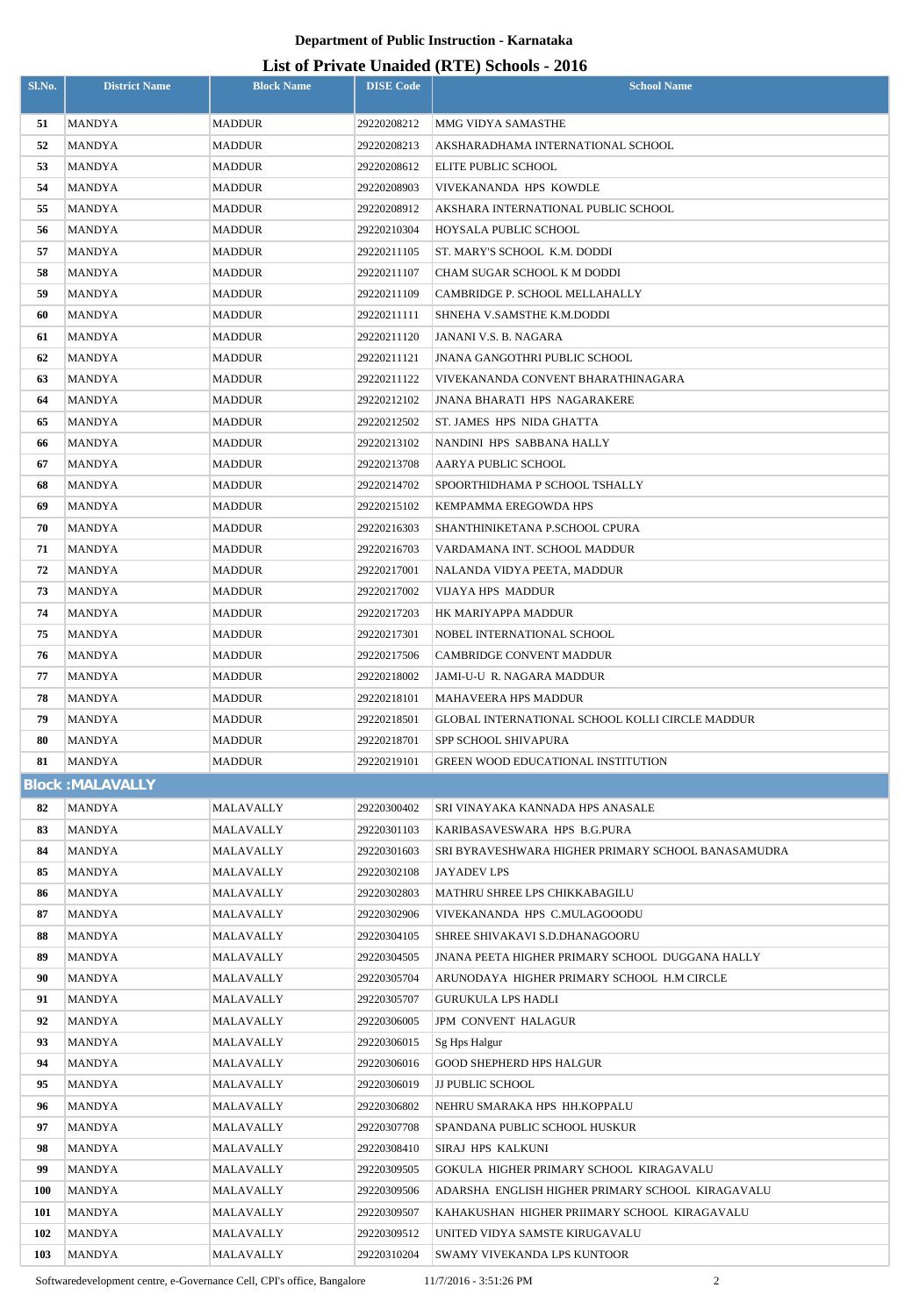### **List of Private Unaided (RTE) Schools - 2016**

| Sl.No.            | <b>District Name</b>       | <b>Block Name</b>            | <b>DISE Code</b>           | <b>School Name</b>                                            |
|-------------------|----------------------------|------------------------------|----------------------------|---------------------------------------------------------------|
|                   |                            |                              |                            |                                                               |
| 104               | <b>MANDYA</b>              | MALAVALLY                    | 29220311030                | LPS VOKKALIGAR SANGHA ANCHE DODDI                             |
| 105<br>106        | MANDYA                     | MALAVALLY<br>MALAVALLY       | 29220311031                | SUNRISE PUBLIC SCHOOL                                         |
| 107               | MANDYA<br><b>MANDYA</b>    | MALAVALLY                    | 29220313402<br>29220313704 | DIVYA SWAROOPINI LPS NETKAL<br>HOLY ANGLES SCHOOL PANDITHALLI |
| 108               | MANDYA                     | MALAVALLY                    | 29220313905                | SHIVAKAVI SHADKSHARA R.B.HALLY                                |
| 109               | MANDYA                     | MALAVALLY                    | 29220315207                | SAINT MEERAS INCLUSIVE CONVENT                                |
| <b>110</b>        | <b>MANDYA</b>              | MALAVALLY                    | 29220315303                | YEKALAVYA HPS THALAGAVADI                                     |
| 111               | MANDYA                     | MALAVALLY                    | 29220318803                | WESTEND CONVENT MALAVALLY                                     |
| 112               | MANDYA                     | MALAVALLY                    | 29220318804                | ADARSHA HIGHER PRIMARY SCHOOL MALAVALLY                       |
| 113               | MANDYA                     | MALAVALLY                    | 29220318806                | GNANA DHARA LPS MALAVALLI                                     |
| 114               | MANDYA                     | MALAVALLY                    | 29220319102                | VIDYA VIKAS SCHOOL MALAVALLI                                  |
| 115               | <b>MANDYA</b>              | MALAVALLY                    | 29220319103                | ROTARY HIGHER PRIMARY SCHOOL MALAVALLY                        |
| 116               | MANDYA                     | MALAVALLY                    | 29220319506                | MARGADARSHI SCHOOL MALAVALLI                                  |
| 117               | MANDYA                     | MALAVALLY                    | 29220319801                | MALAI MAHDESHWARA LOWER PRIMARY SCHOOL MALAVALLI              |
| 118               | MANDYA                     | MALAVALLY                    | 29220320101                | MAHADESHWARA HIGHER PRIMARY SCHOOL MALAVALLY                  |
| 119               | MANDYA                     | MALAVALLY                    | 29220320102                | JNANESH HIGHER PRIMARY SCHOOL MALAVALL                        |
| <b>120</b>        | MANDYA                     | MALAVALLY                    | 29220320302                | <b>GOLD FIELD CONVENT MALAVALLY</b>                           |
| 121               | MANDYA                     | MALAVALLY                    | 29220320303                | MAYAPPA SCHOOL PETE MALAVALLY                                 |
| 122               | <b>MANDYA</b>              | MALAVALLY                    | 29220320403                | GANGADEVI HIGHER PRIMARY SCHOOL MALAVALLY                     |
| 123               | MANDYA                     | MALAVALLY                    | 29220320801                | SHREE SHREE SHREE VIDAYANANDA SWAMI HIGHER PRIMARY SCHOOL     |
| 124               |                            |                              |                            | MALAVALL                                                      |
| 125               | MANDYA<br>MANDYA           | MALAVALLY<br>MALAVALLY       | 29220321101<br>29220321602 | GNANAGANGA LPS SANTHEMALA<br><b>GOKULA HPS T. KAGE PURA</b>   |
| 126               | <b>MANDYA</b>              | MALAVALLY                    | 29220321603                | POORNA PRAJNA LPS                                             |
|                   |                            |                              |                            |                                                               |
|                   | <b>Block: MANDYA SOUTH</b> |                              |                            |                                                               |
| 127               | MANDYA                     | MANDYA SOUTH                 | 29220402503                | VENKATESWARA V. H. BUDANUR                                    |
| 128               | <b>MANDYA</b>              | MANDYA SOUTH                 | 29220405610                | MAHARSHI VALMKI CENRAL SCHOOL                                 |
| 129               | <b>MANDYA</b>              | MANDYA SOUTH                 | 29220405614                | <b>GEETHANJALI HPS</b>                                        |
| <b>130</b><br>131 | MANDYA<br>MANDYA           | MANDYA SOUTH<br>MANDYA SOUTH | 29220405617<br>29220406402 | SAI NALANDA VIDYALAYA LOWER PRIMARY SCHOOL BELUR VILLAGE      |
| 132               | MANDYA                     | MANDYA SOUTH                 | 29220409502                | MAHADESHWARA CHILDREN SCHOOL<br>SRI VENKATESWARA V N K. HALLY |
| 133               | <b>MANDYA</b>              | MANDYA SOUTH                 | 29220410607                | VISHWAMANAVA HPS KOMMERAHALLY E.M                             |
| 134               | MANDYA                     | MANDYA SOUTH                 | 29220415206                | PRINCE PUBLIC SCHOOL                                          |
| 135               | MANDYA                     | MANDYA SOUTH                 | 29220416003                | NETRA HPS SOONAGA HALLY                                       |
| 136               | MANDYA                     | MANDYA SOUTH                 | 29220416404                | PRARTHANA CONVENT THAGGA HALLY                                |
| 137               | MANDYA                     | MANDYA SOUTH                 | 29220417109                | CONCORDE INTERENATIONAL SCHOOL                                |
| 138               | MANDYA                     | MANDYA SOUTH                 | 29220417306                | CHINMAYA VIDYALAYA CBSC                                       |
| 139               | MANDYA                     | MANDYA SOUTH                 | 29220417505                | CAUVERY PUBLIC SCHOOL                                         |
| 140               | MANDYA                     | MANDYA SOUTH                 | 29220418305                | NOBLE EDUCATION LPS (EM) MANDYA                               |
| 141               | MANDYA                     | MANDYA SOUTH                 | 29220418308                | <b>JSS PUBLIC SCHOOL CHIKKMANDYA</b>                          |
| 142               | MANDYA                     | MANDYA SOUTH                 | 29220418309                | POORNIMA CONVENT LPS                                          |
| 143               | MANDYA                     | MANDYA SOUTH                 | 29220418704                | ATREYA PUBLIC SCHOOL                                          |
| 144               | MANDYA                     | MANDYA SOUTH                 | 29220418705                | MANDAVYA V. SAMSTHE HPS                                       |
| 145               | MANDYA                     | MANDYA SOUTH                 | 29220418909                | ABINAVABHARATI (ENG) MANDYA                                   |
| 146               | MANDYA                     | MANDYA SOUTH                 | 29220419106                | SRI SHARADA PRIMARY & HIGHER PRIMARY                          |
| 147               | MANDYA                     | MANDYA SOUTH                 | 29220419111                | CHINMAYA PRIMARY SCHOOL VIDYA NGR                             |
| 148               | MANDYA                     | MANDYA SOUTH                 | 29220419205                | TWINKLE UNITED SCHOOL MANDYA                                  |
| 149               | MANDYA                     | MANDYA SOUTH                 | 29220419209                | <b>JNANA GANGOTHRI HPS</b>                                    |
| <b>150</b>        | MANDYA                     | MANDYA SOUTH                 | 29220419407                | TWENTY SECOND CENTURY                                         |
| 151               | <b>MANDYA</b>              | MANDYA SOUTH                 | 29220419505                | SADVIDYA CHILDRENS SCHOOL                                     |
| 152               | MANDYA                     | MANDYA SOUTH                 | 29220419602                | MANDYA EDUCATION SOCIETY E.M                                  |
| 153               | <b>MANDYA</b>              | MANDYA SOUTH                 | 29220419703                | SRI GURUJNANA VIDYALAYA                                       |
| 154               | <b>MANDYA</b>              | MANDYA SOUTH                 | 29220420003                | DAFFODILS INTERNATIONAL PUBLIC                                |
| 155               | <b>MANDYA</b>              | MANDYA SOUTH                 | 29220420404                | ROTARY V.S. HPS MANDYA                                        |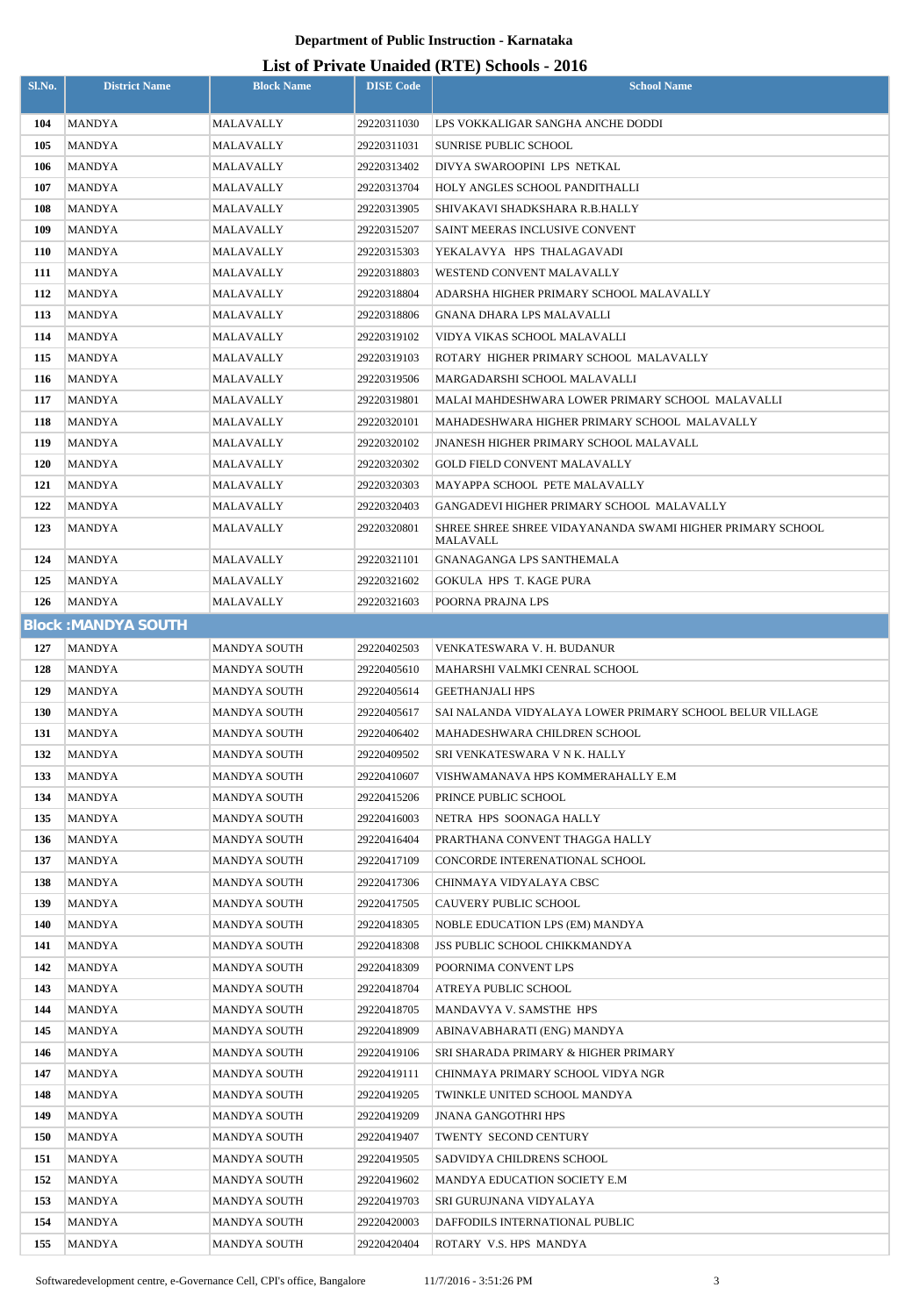### **List of Private Unaided (RTE) Schools - 2016**

| Sl.No.     | <b>District Name</b>      | <b>Block Name</b>            | <b>DISE Code</b>           | $\sum_{i=1}^{n}$<br><b>School Name</b>                                     |
|------------|---------------------------|------------------------------|----------------------------|----------------------------------------------------------------------------|
|            |                           |                              |                            |                                                                            |
| 156        | <b>MANDYA</b>             | MANDYA SOUTH                 | 29220420515                | INDIAN PUBLIC SCHOOL                                                       |
| 157        | MANDYA                    | MANDYA SOUTH                 | 29220420601                | EXCELLENT SCHOOL GUTTHALU MANDYA                                           |
| 158<br>159 | MANDYA<br>MANDYA          | MANDYA SOUTH                 | 29220420708                | STAR VIDYA SAMSTHE<br><b>CRESCENT SCHOOL HPS</b>                           |
| 160        | MANDYA                    | MANDYA SOUTH<br>MANDYA SOUTH | 29220420802<br>29220420901 | INDIRA CONVENT H.P.S                                                       |
| 161        | MANDYA                    | MANDYA SOUTH                 | 29220421301                | ST. MARY'S LPS S. SANDRA                                                   |
|            | <b>Block: NAGAMANGALA</b> |                              |                            |                                                                            |
|            |                           |                              |                            |                                                                            |
| 162        | MANDYA                    | NAGAMANGALA                  | 29220503913                | NAVODAYA PUBLIC SCHOOL BELLUR CROSS                                        |
| 163        | MANDYA                    | NAGAMANGALA                  | 29220504808                | VEERANAGU VIDYA SAMSTHE B.NAVI                                             |
| 164<br>165 | MANDYA                    | NAGAMANGALA<br>NAGAMANGALA   | 29220504907<br>29220508802 | SWAMY VIVEKANANDA LPS BHOGADI<br>K N S PULBLIC SCHOOL DANDIGANAHALLY       |
| 166        | MANDYA<br>MANDYA          | NAGAMANGALA                  | 29220510204                | <b>MANASA LPS ADDIHALLY CIRCLE</b>                                         |
| 167        | MANDYA                    | NAGAMANGALA                  | 29220511302                | RISHI VIDYANIKETHA LPS GADDE BOOVANAHALLI                                  |
| 168        | MANDYA                    | NAGAMANGALA                  | 29220517603                | ADICHUNCHANAGIRI HPS B.G.NAGAR                                             |
| 169        | MANDYA                    | NAGAMANGALA                  | 29220518904                | S.K.R CONVENT KADABAHALLY                                                  |
| 170        | MANDYA                    | NAGAMANGALA                  | 29220520002                | WISDOM PUBLIC SCHOOL SEERAPATNA                                            |
| 171        | MANDYA                    | NAGAMANGALA                  | 29220525703                | SANMATHI LPS MADIHALLY                                                     |
| 172        | MANDYA                    | NAGAMANGALA                  | 29220528402                | SRI.K.SWAMY HPS MAYIGONAHALLY                                              |
| 173        | MANDYA                    | NAGAMANGALA                  | 29220529112                | LITTLE FLOWER LPS NAGAMANGALA                                              |
| 174        | MANDYA                    | NAGAMANGALA                  | 29220536403                | B G S PUBLIC SCHOOL HOSAMANE (SASYAKASHI)                                  |
| 175        | MANDYA                    | NAGAMANGALA                  | 29220537902                | KUVEMPU SMARAKA                                                            |
| 176        | MANDYA                    | NAGAMANGALA                  | 29220538001                | ELLEN HPS NAGAMANGALA T.B.EXT.                                             |
| 177        | MANDYA                    | NAGAMANGALA                  | 29220538002                | NOBLE LPS NAGAMANGALA                                                      |
| 178        | MANDYA                    | NAGAMANGALA                  | 29220538005                | <b>ELLEN CBSE SCHOOL</b>                                                   |
| 179        | MANDYA                    | NAGAMANGALA                  | 29220538804                | ROTARY HPS NAGAMANGALA                                                     |
| 180        | MANDYA                    | NAGAMANGALA                  | 29220539302                | NATIONAL HPS . NAGAMANGALA                                                 |
|            | <b>Block: PANDAVAPURA</b> |                              |                            |                                                                            |
| 181        | <b>MANDYA</b>             | PANDAVAPURA                  | 29220601103                | DMS JNANA KUTEERA SCHOOL BABY                                              |
| 182        | <b>MANDYA</b>             | PANDAVAPURA                  | 29220601806                | SHRI PRAGATHI SAGARA LOWER PRIMARY SCHOOL                                  |
| 183        | MANDYA                    | PANDAVAPURA                  | 29220602004                | GNANODAYA VIDYA SAMSTHE(UNAIDED)                                           |
| 184        | MANDYA                    | <b>PANDAVAPURA</b>           | 29220603304                | KUVEMPU H.S KUNTI BETTA                                                    |
| 185        | MANDYA                    | PANDAVAPURA                  | 29220603306                | JNANA BANDHU VIDYALAYA HIGHER PRIMARY SCHOOL<br>DEVEGOWDANAKOPPALU         |
| 186        | MANDYA                    | PANDAVAPURA                  | 29220603401                | <b>JNANA VIKASA HIGHER PRIMARY SCHOOL CHINAKURALI</b>                      |
| 187        | MANDYA                    | PANDAVAPURA                  | 29220603405                | SRI BGNS VIDYALAYA                                                         |
| 188        | MANDYA                    | PANDAVAPURA                  | 29220603410                | <b>JNANA VIKASA DEAF &amp; DUMB SPECIAL RESIDENCIAL SCHOOL</b>             |
| 189        | MANDYA                    | PANDAVAPURA                  | 29220605304                | NISARGA CHILDERN'S HIGHER PRIMARY SCHOOL HARALA HALLY                      |
| 190        | MANDYA                    | PANDAVAPURA                  | 29220606401                | NADAGOWDA HIGHER PRIMARY SCHOOL INGALGUPPE                                 |
| 191        | MANDYA                    | PANDAVAPURA                  | 29220606803                | <b>IDEAL INTERNATIONAL PUBLIC SCHOOL</b>                                   |
| 192        | MANDYA                    | PANDAVAPURA                  | 29220608205                | NIVEDITA HIGHER PRIMARY SCHOOL RLY. STN.                                   |
| 193        | MANDYA                    | PANDAVAPURA                  | 29220608212                | P.S.S.K PUBLIC SCHOOL PANDAVAPURA RS                                       |
| 194        | MANDYA                    | PANDAVAPURA                  | 29220609102                | NAYANA SHREE LOWER PRIMARY SCHOOL LAXMISAGARA                              |
| 195        | <b>MANDYA</b>             | PANDAVAPURA                  | 29220609507                | Y.S.S KENDRA MELUKOTE                                                      |
| 196        | MANDYA                    | PANDAVAPURA                  | 29220609512                | S E T PUBLIC SCHOOL MELUKOTE                                               |
| 197        | MANDYA                    | PANDAVAPURA                  | 29220610105                | THE CAPITAL SCHOOL                                                         |
| 198        | MANDYA                    | PANDAVAPURA                  | 29220613102                | SRI CHANNAKESHAVA CHNNAMMA EDUCATION TRUST CONVENT<br><b>SUNKATHONNURU</b> |
| 199        | MANDYA                    | PANDAVAPURA                  | 29220614203                | VIDYA ANIKETHANA YENEHOLEKOPPALU                                           |
| <b>200</b> | MANDYA                    | PANDAVAPURA                  | 29220618404                | VISWESHWARAIAH VIDYA MANDIR                                                |
| 201        | MANDYA                    | PANDAVAPURA                  | 29220618702                | VIJAYA LPS KRISHNANAGAR                                                    |
| 202        | MANDYA                    | PANDAVAPURA                  | 29220618905                | ROTARY PANDAVA PURA                                                        |
| 203        | MANDYA                    | PANDAVAPURA                  | 29220618906                | ROYAL SCHOOL OLD.SBM RO.PPURA                                              |
| 204        | MANDYA                    | PANDAVAPURA                  | 29220618907                | ADITHYA LPS PANDAVAPURA                                                    |
| 205        | <b>MANDYA</b>             | PANDAVAPURA                  | 29220619201                | NILGIRIS HPS PANDAVAPURA                                                   |
| 206        | MANDYA                    | PANDAVAPURA                  | 29220619702                | L.K.R HIGHER PRIMARY SCHOOL V.C COLONY PPURA                               |

Softwaredevelopment centre, e-Governance Cell, CPI's office, Bangalore 11/7/2016 - 3:51:26 PM 4